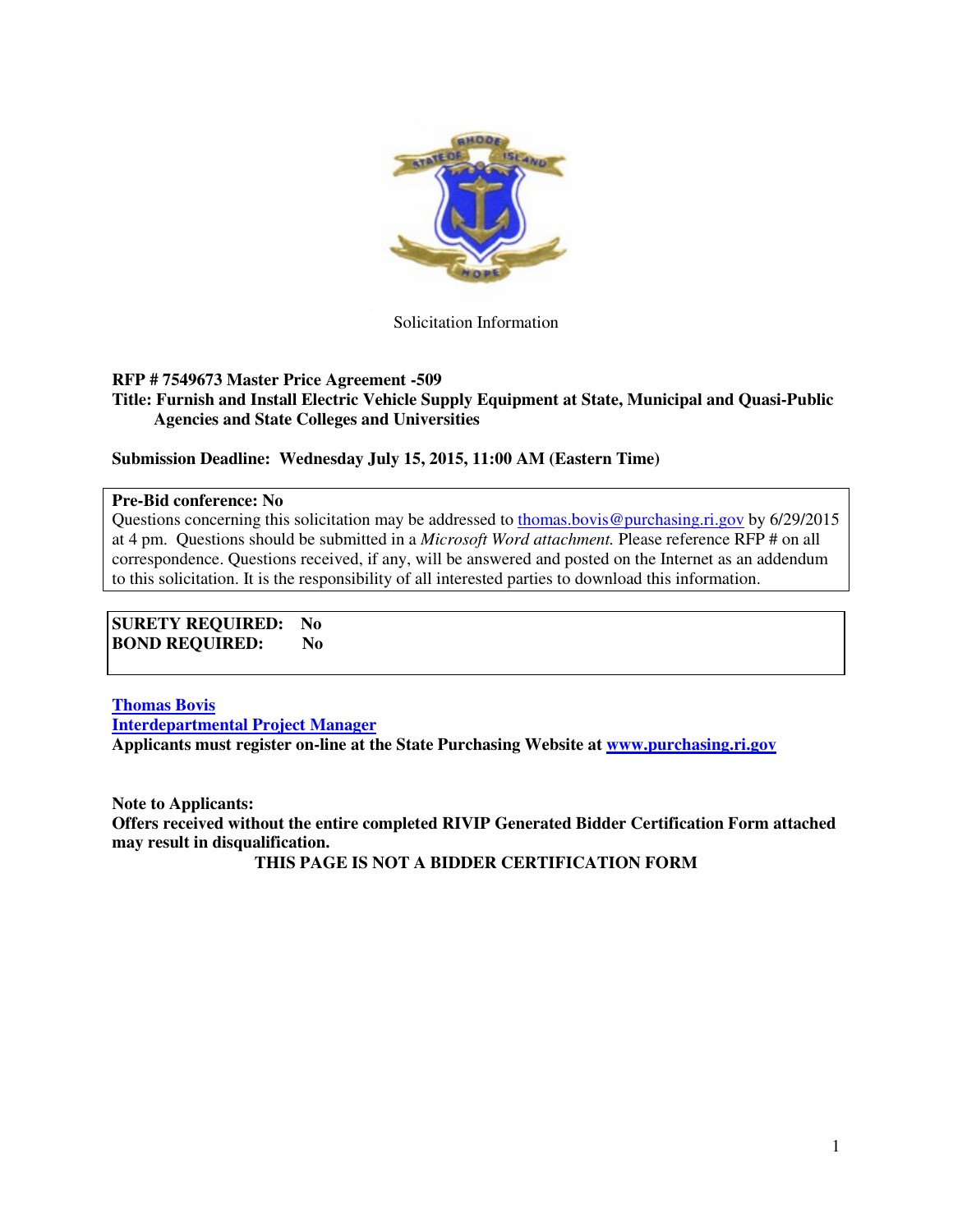# **Contents**

| <b>SECTION 1 - INTRODUCTION</b>                                |    |
|----------------------------------------------------------------|----|
| <b>SECTION 2 – INSTRUCTIONS AND NOTIFICATION TO OFFERRERS</b>  |    |
| <b>SECTION 3 - EQUIPMENT SPECIFICATIONS</b>                    |    |
| SECTION 4 - ELIGIBILITY, PERFORMANCE & CONTRACT SPECIFICATIONS | 10 |
| <b>SECTION 5 - APPLICATION SUBMISSION</b>                      | 13 |
| <b>SECTION 6 – EVALUATION AND SELECTION</b>                    | 14 |
| APPENDIX A - APPLICATION FORM                                  | 16 |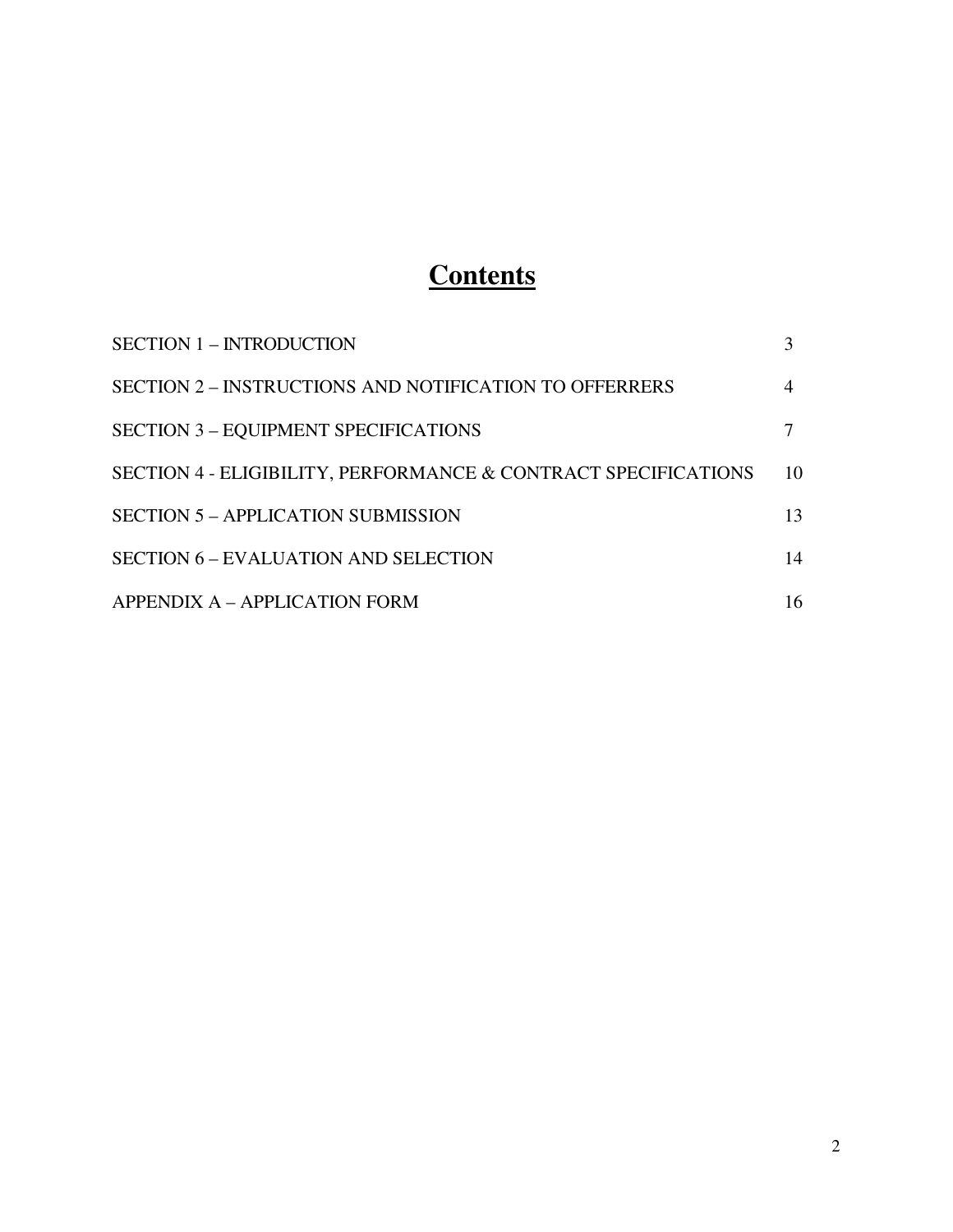### **SECTION 1 – INTRODUCTION**

The Rhode Island Department of Administration (Department), Division of Purchases (Division), on behalf of the Office of Energy Resources (OER), is soliciting proposals from qualified vendors to provide turnkey operators (equipment and services) of Electric Vehicle Supply Equipment (EVSE) under a Master Price Agreement (MPA) with the State. This Request for Proposal (RFP) provides the requirements for this service. The MPA will establish qualified vendors for use by state, municipal and quasi-public agencies and state colleges and universities (Entity).

Plug-in electric vehicle (EV) standards have established three distinct levels of charging as shown in the table below. Vendors responding to this RFP are required to provide EVSE options capable of one or more of these charge methods.

| <b>Charge Method</b>    | <b>Supply Voltage</b> | <b>Branch Circuit</b><br><b>Breaker Rating</b><br>(Amps) | <b>Approximate</b><br><b>Charging Power</b> |
|-------------------------|-----------------------|----------------------------------------------------------|---------------------------------------------|
| <b>AC</b> Level 1       | 120 VAC, 1-phase      | 20A                                                      | $1.9$ kW                                    |
| <b>AC Level 2</b>       | 208 to 240 VAC        | $40-80$ A                                                | 3.3 -7.7 kW for most<br>EVs                 |
| <b>DC Fast Charging</b> | 208 to 480 VAC        | Up to $200 \text{ A}$                                    | 25-50 kW for most EVs                       |

An MPA is an agreement between the State and a qualified vendor(s) to provide services and/or goods in the future. This MPA may be awarded to one (1) or more qualified firms at the sole discretion of the State. There is no guarantee of any level of purchasing activity on behalf of the State to any vendor or vendors listed on the MPA.

Firms will be ranked in the master qualifying list according to their technical evaluation.

As with any MPA, user agencies shall be required to obtain quotes from at least three (3) MPA vendors for a lump sum, fixed-fee price for a specific project. Vendors are required to provide a quote for each discrete project requested by user agencies. The Division of Purchases has the authority to remove vendors from the MPA list if non-responsive to agency requests for quotes. There is no guarantee of any level of spending activity to a vendor or vendors selected for this MPA.

MPA vendors may be utilized by any Entity. Placement of vendors on the MPA is no guarantee of future business. All ordering and billing shall be between the vendor and the user entity. Services are sought on an "as-needed" basis.

This solicitation and subsequent award, is governed by the State's General Conditions of Purchase, which are available at www.purchasing.ri.gov. To access the State's General Conditions of Purchase, enter the website, click on "RIVIP", then click on "General Information," then click on "Rules and Regulations."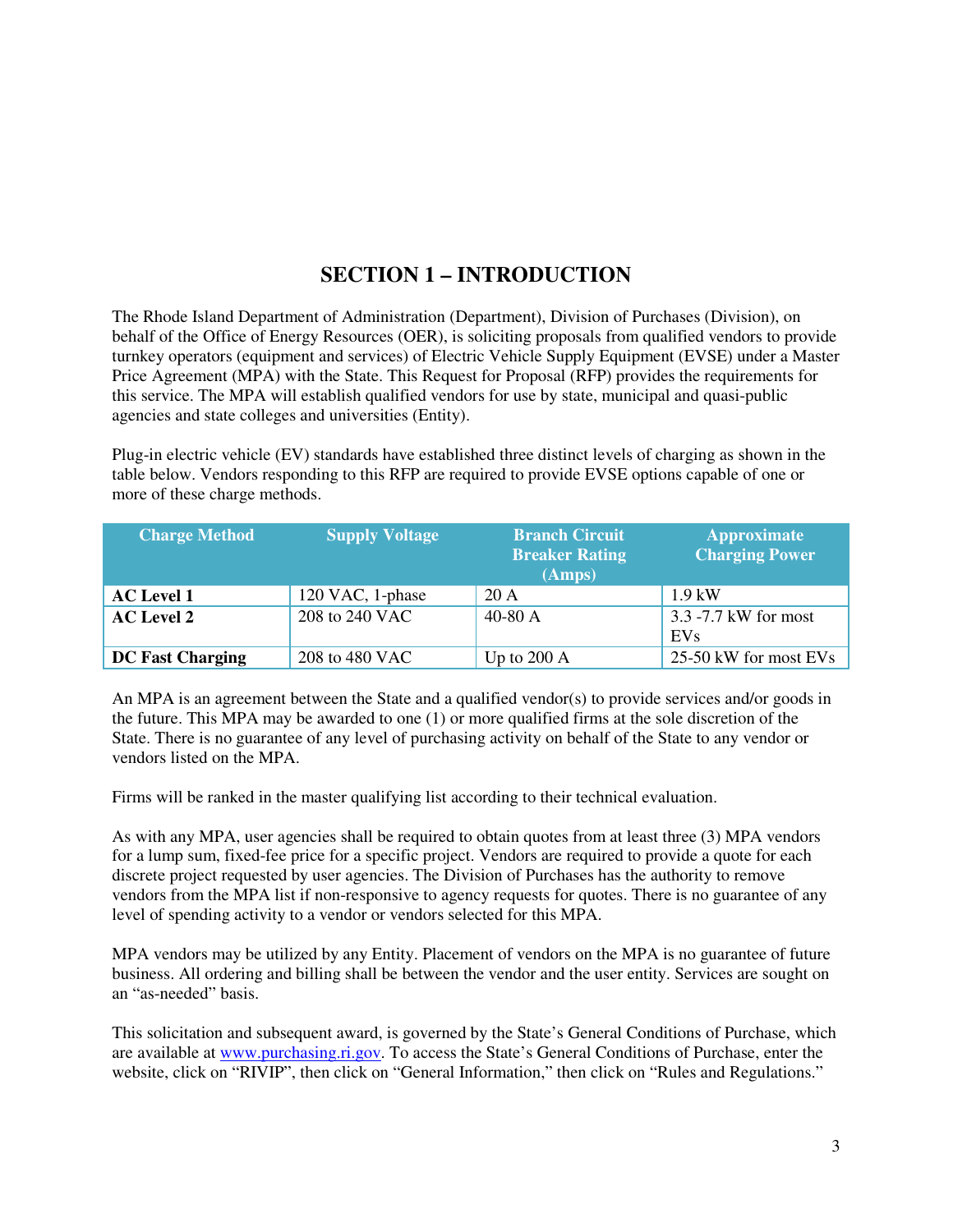Once the Rules and Regulations are displayed, scroll to the bottom of the page and double click on "Appendix A," which contains the State's General Conditions of Purchase.

**Award of an MPA price agreement shall not be considered as a guarantee of a vendor being selected by user agencies, nor a commitment by the Division of Purchases that a vendor will receive business from the State, or its subdivisions.** 

### **SECTION 2 –NOTIFICATIONS TO OFFERERS**

Offerors are advised to review all sections of this RFP carefully and to follow instructions completely, as failure to make a complete submission as described elsewhere herein may result in rejection of the proposal.

All costs associated with developing or submitting a proposal in response to this RFP, or to provide oral or written clarification, of its content shall be borne by the offeror. The State assumes no responsibility for these costs.

Proposals are considered to be irrevocable for a period of not less than ninety (90) days following the opening date, and may not be withdrawn, except with the express written permission of the State Purchasing Agent.

Proposals misdirected to other State locations or which are otherwise not present in the Division of Purchases at the time of opening for any cause will be determined to be late and will not be considered. PROPOSALS EMAILED OR FAXED TO THE DIVISION OF PURCHASES WILL NOT BE CONSIDERED. For the purposes of this requirement, the official time and date shall be the time clock in the reception area of the Division of Purchases.

It is intended that an award pursuant to this Request for Proposals will be made to prime contractor(s) who will assume responsibility for all aspects of the work. Joint ventures shall be considered, so long as the contractor's duties and responsibilities are clearly articulated in such form as acceptable to the State. Subcontractors are permitted, provided their use is clearly indicated in the offeror proposal and the subcontractor(s) to be used are identified in the proposal.

All proposals should include the vendor's FEIN or Social Security number as evidenced by a W9, downloadable from the Division's website at www.purchasing.ri.gov.

In accordance with Title 7, Chapter 1.2 of the General Laws of Rhode Island, no foreign corporation, a corporation without a Rhode Island business address, shall have the right to transact business in the state until it shall have procured a Certificate of Authority to do so from the Rhode Island Secretary of State (401) 222-3040. This is a requirement only of the successful vendor(s).

Bidders are advised that all materials submitted to the State for consideration in response to this request may be considered public records, as defined in Title 38 Chapter 2 of the Rhode Island General Laws, without exception, and may be released for inspection immediately upon request, once an award has been made.

This is a Request for Proposal (RFP), not an Invitation for Bid.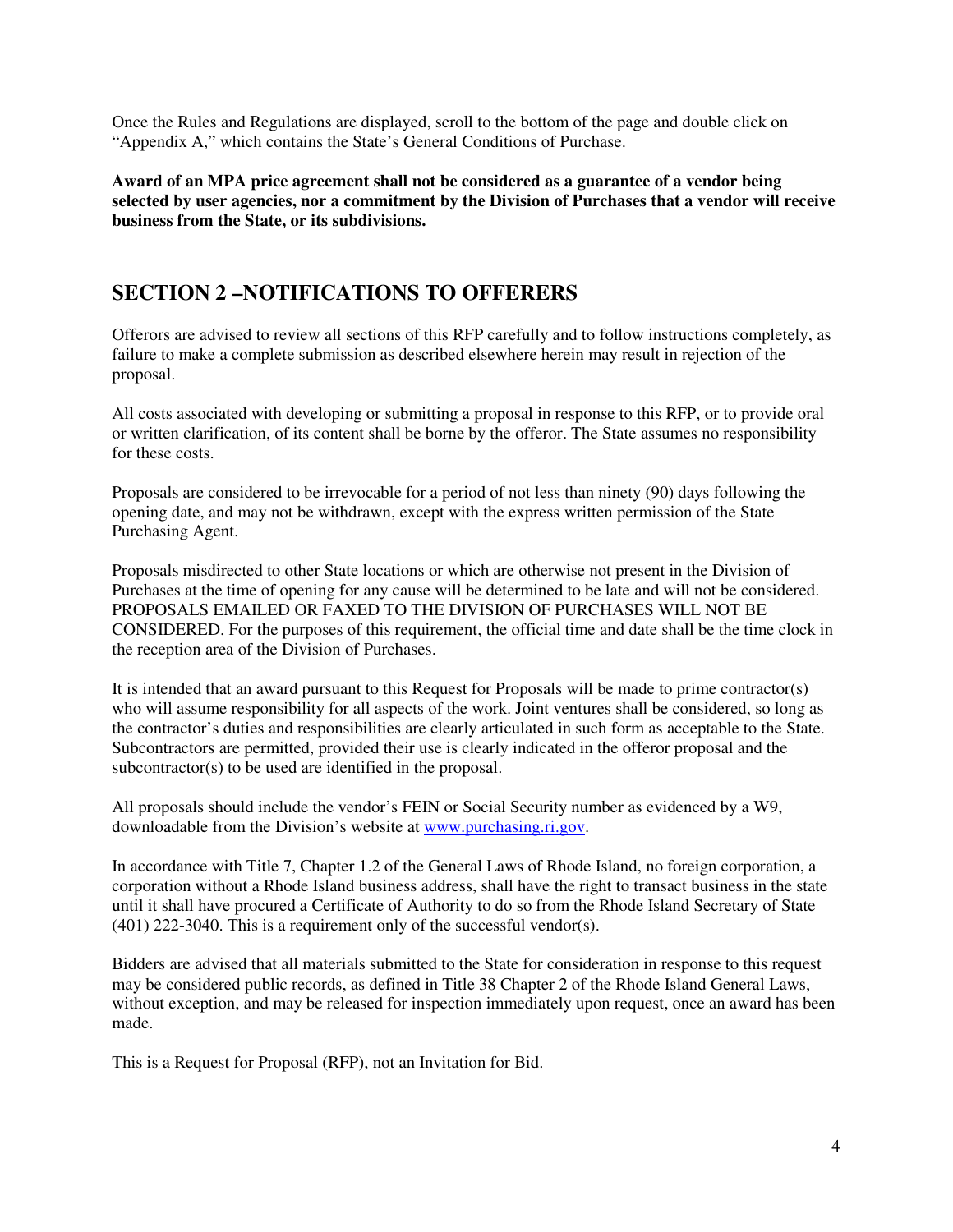There will be no public opening and reading of responses received pursuant to this RFP, other than to name those vendors who have submitted responses.

**Inclusion as a Participating Vendor is not a guarantee that the vendor will be selected for work during the contract period. Vendor selection will be based on need, in addition to vendor qualifications, pricing and availability.**

The State has a goal of ten percent (10%) participation by MBE's in all State procurements. For further information, visit the website www.mbe.ri.gov. To speak with an MBE officer, call (401) 574-8253.

**Equal Employment Opportunity (RIGL 28-5.1) §28-5.1-1 Declaration of policy**. – (a) Equal opportunity and affirmative action toward its achievement is the policy of all units of Rhode Island state government, including all public and quasi-public agencies, commissions, boards and authorities, and in the classified, unclassified, and non-classified services of state employment. This policy applies in all areas where the state dollar is spent, in employment, public service, grants and financial assistance, and in state licensing and regulation. For further information, contact the Rhode Island Equal Employment Opportunity Office, at 222-3090.

Interested parties are instructed to peruse the Division of Purchases' website on a regular basis, as additional information relating to this solicitation may be released in the form of an addendum to this RFP.

#### **Insurance Requirements**

**Vendors shall procure at their expense and maintain all insurance required in form and terms acceptable to State for the duration of the contract or as otherwise specified**. Vendor shall provide State with replacement Certificate(s) and endorsements upon expiration, renewal, expiration or cancellation of the policies during the term of the contract, unless a longer period is specified. All certificates and endorsements shall reference the solicitation.

- A. **Commercial General Liability Insurance:** Commercial General Liability Insurance covering bodily injury broad form property damage, personal and advertising injury, independent contractors, products completed operations, and contractual coverage. Coverage shall be written on an occurrence basis and shall extend to an agent, independent contractor, temporary worker and a leased worker. A combined single limit of \$1,000,000 per occurrence and aggregate is required.
- B. **Auto Liability Insurance:** Auto Liability Insurance covering all owned, non-owned, or hired vehicles. A combined single limit occurrence of \$1,000,000 will be obtained.
- C. **Workers Compensation:** Workers Compensation coverage in compliance with the workers' compensation laws of the State. Coverage shall include Employers Liability Insurance with minimum limits of \$500,000 each accident, \$500,000 disease or policy limit, \$500,000 each employee.
- D. **Alternative Employer Endorsement** shall be required for both the workers compensation and employers liability policy.
- E. Independent contractors who bid directly as a vendor without workers compensation insurance, must complete a Notice of Designation as an Independent Contractor Pursuant to RI General Law 28-29- 17.1.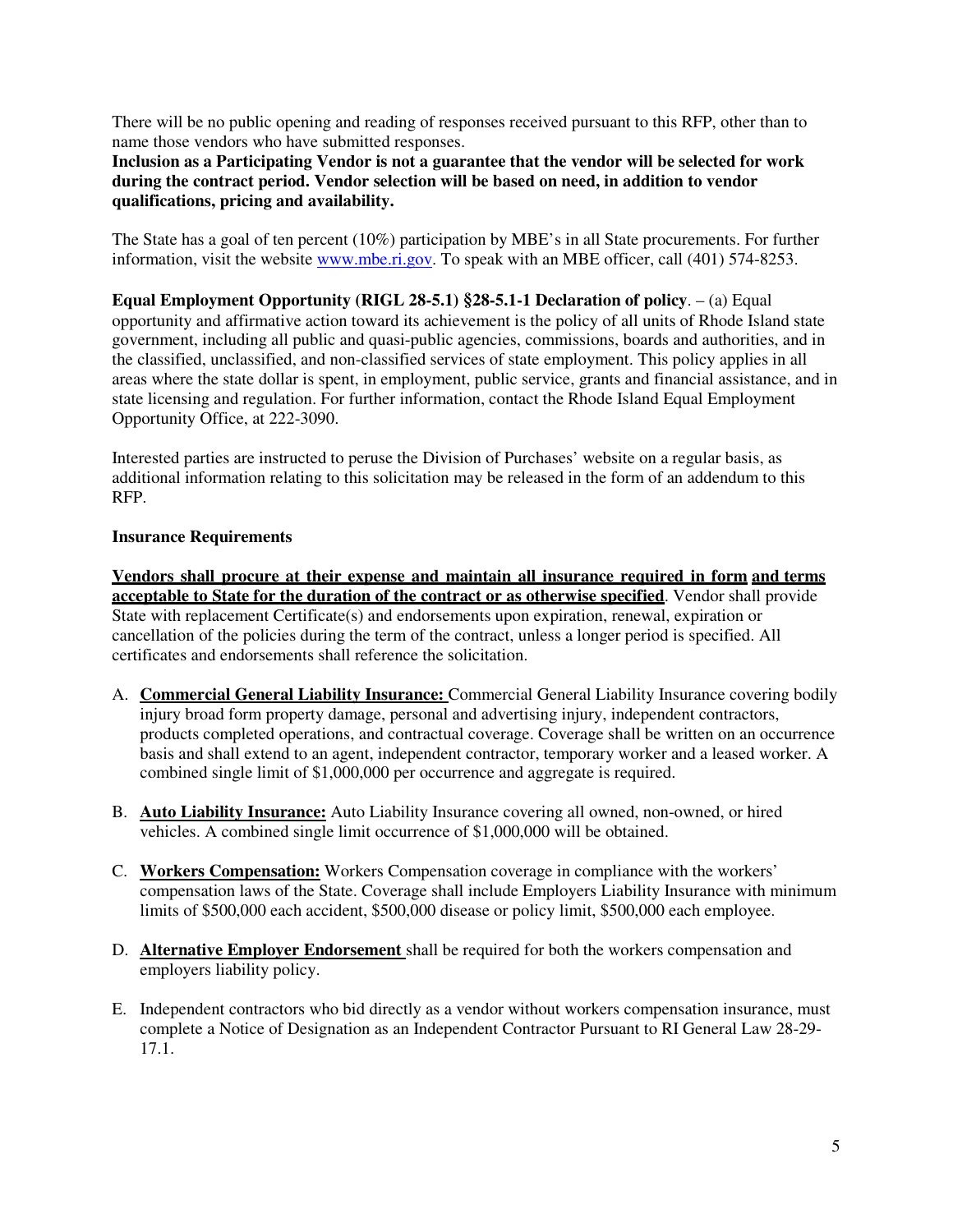- F. **Professional Liability Insurance:** Coverage to include Errors or Omissions, Product Failure, Security Failure, Professional Liability and Personal Injury. Contractor will obtain Professional Liability Insurance with minimum limits of \$1,000,000 per occurrence and aggregate.
- G. **The State will be defended, indemnified and held harmless to the full extent of any coverage actually secured by the Contractor in excess of the minimum requirements set forth above.** The duty to indemnify the State under this agreement shall not be limited by the insurance required in this section or in any way limit the Contractor's liability.
- H. The Commercial General Liability Insurance, Auto Liability Insurance and the Professional Liability Insurance shall include the State, agencies, officers and employees as Additional Insured but only with respect to the Contractor's activities under the contract.

The insurance required through a policy or endorsement shall include:

- A waiver of subrogation waving any right to recovery the insurance company may have against the State, it agencies, officers and employees.
- A provision that Contractor's insurance coverage shall be primary to any insurance, selfinsurance or self-insured retention maintained by the State, its agencies, officers and employees. Any insurance, self- insurance or self- insured retention maintained by the State, its agencies, officers and employees shall be in excess of the Contractor's insurance and shall not contribute.
- There shall be no cancellation, material change, potential exhaustion of aggregate limits or nonrenewal without 30 days written notice from the Contractor or its insurer(s) to the Department of Administration, Division of Information Technology and to the Purchasing Agent. Any failure to comply with the reporting provisions of this clause shall be grounds for immediate termination of this contract.
- Insurance coverage required under the contract shall be obtained from insurance companies acceptable to the Purchasing Agent.
- The Contractor shall pay all deductibles, self-insured retentions and/or self- insurance included hereunder.
- The Contractor shall disclose to the State the amount of any deductible, self- insured retention and/or self-insurance. The State reserves the right to reject any such insurance as not complying based on the amount of the deductible, self- insured retention and/or self-insurance.
- The Purchasing Agent reserves the right to consider and accept alternative forms and plans of insurance or to require additional or more extensive coverage for any individual requirement.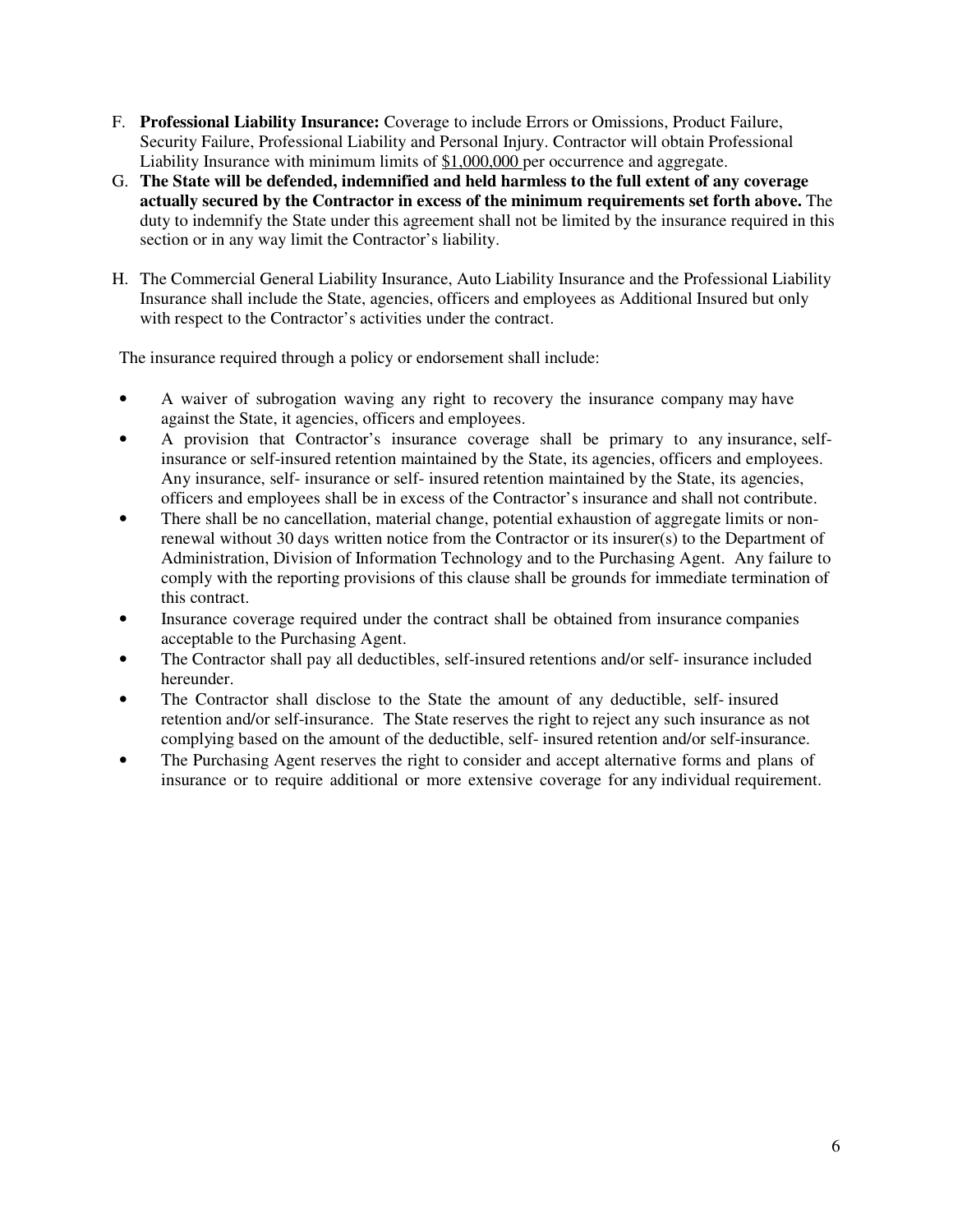## **SECTION 3 – EQUIPMENT SPECIFICATIONS**

### **A. MANDATORY EVSE SPECIFICATIONS**

- 1. **Power:** Level 1 and Level 2 EVSE must conform to SAE J1772 Connector and Inlet vehicle charging with an eighteen (18) foot cable (minimum length). DC Fast Charging EVSE shall be compliant with either CHAdeMO or SAE Combined Charging System specifications, with preference for equipment that has both types of port connectors available in a single unit. The EVSE must be equipped with leakage and ground current monitors with interruption capabilities. The vehicle charger must communicate with all plug-in EVs to identify circuit rating and adjust the charge to the battery; provide a connection interlock, charge circuit interrupt, and automatic de-energizing when necessary.
- 2. **Certifications and Standards:** The EVSE must be certified by a Nationally Recognized Testing Lab, such as Underwriters Laboratories, to meet applicable standards, including:
	- Current edition of the National Electric Code (Article 625) and related articles and tables
	- SAE J1772 "SAE Electrical Vehicle Conductive Charge Coupler"
	- UL Subject 2594, UL 2202, UL2231-1., UL2231-2, and UL 2251 or equivalent
	- JEVS G105-1993 for CHAdeMO DC Fast Charge EVSE
	- All other required local, state, and/or federal electrical and electrical safety codes or standards not otherwise listed in this document.

If certification is not yet acquired, a timeline for receiving a certification must be submitted in the vendor's response that would allow the unit to receive certification prior to signing a contract. The equipment will also need to comply with applicable sections of the Rhode Island State Building Code, SBC-5 State Electrical Code.

As codes and standards evolve, the EVSE vendor must agree to upgrade the existing systems if needed. The EVSE vendor shall be responsible for monitoring codes and standards and notifying the Entity when changes affect the EVSEs selected through this procurement.

- 3. **Physical Appearances and Design:** The EVSE pedestals must be a minimum of four (4) feet in height and provide adequate visibility for EVSE users. Consideration should be made for how the EVSE will be used in conjunction with bollards to protect the unit if it is not out of the way of traffic. The EVSE must be able to be accessed by disabled persons. General guidance is available in the American with Disabilities Act (ADA).
- 4. **Advertising:** The EVSE must provide a minimum 6 inch square area for a decal (to be provided by the Entity) on the front of the enclosure. Advertising (for example to help defray installation or operational costs) may be authorized by purchasers through separate contract conditions.
- 5. **Identification Plate:** An identification nameplate shall be mounted on the EVSE housing bearing the manufacturers name, model and serial number, electrical rating (voltage and current).
- 6. **Printed Circuit Boards:** Printed circuit boards must be coated with silicon, acrylic, or equivalent conformal coating for protecting the electronics circuits from the environment.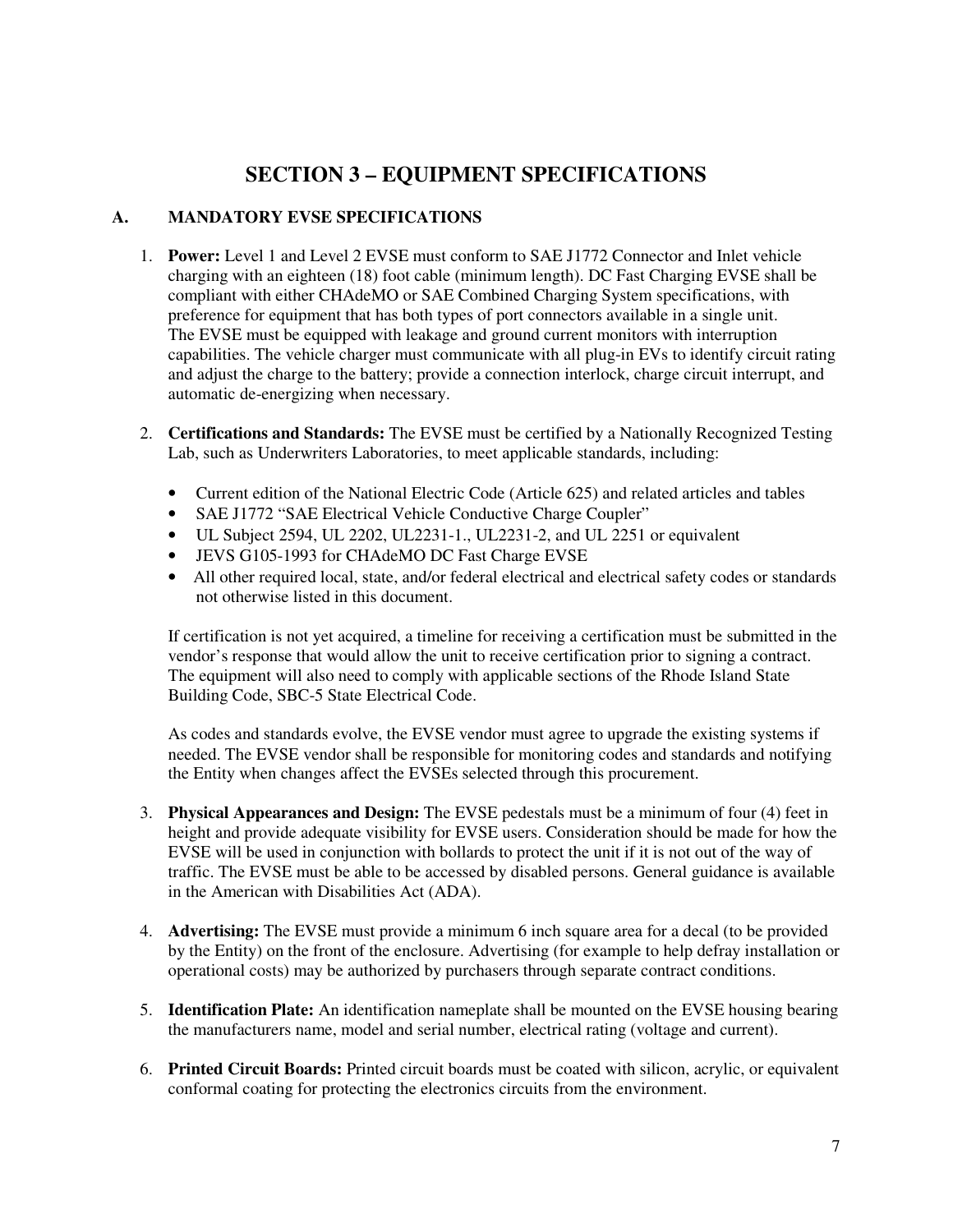- 7. **Security:** The EVSE must utilize tamper-resistant screws and design. The EVSE must also have an anti-theft locking device or similar loss prevention measures.
- 8. **EVSE Enclosure:** The EVSE enclosure must be constructed for use outdoors in accordance with UL 50, Standard for Enclosures for Electrical Equipment, NEMA Type 3R or equivalent. For pedestal systems, UL 50 Type 4X housing must be used.
- 9. **Environmental:** The EVSE must be capable of operating without any decrease in performance over an ambient temperature range of minus 22 to 122 degrees Fahrenheit with a relative humidity of up to 95 percent.
- 10. **Capacity**: The EVSE must be capable of serving a minimum of one EV. Bidders should also supply information on the capability to serve multiple EVs at the same time from one unit. The bidder must document that an installed EVSE device will be available for use by any member of the public to charge a plug-in vehicle. For example, if the vendor's equipment uses a subscriptions-for-use payment system, the vendor must demonstrate that non-subscribers can also use the system.
- 11. **Cord Management System:** The EVSE must incorporate a cord management system or method to eliminate potential for cable entanglement, user injury or connector damage from lying on the ground.
- 12. **EVSE Reset:** EVSE must include manual, automatic or remote reset capabilities with instructions on the EVSE to enable the reset of the EVSE in the event of an over current or leakage/ground current interruption. The bidder should describe in application how the reset of the EVSE in the event of an over current or leakage/ground current interruption. The bidder should describe in application how the reset will occur (for example, after power returns from a power failure) and how users will know what to do.
- 13. **Interoperability and Capability Testing:** The EVSE must provide evidence that it can operate with all EV makes and models equipped with the appropriate inlet ports for the proposed EVSE, including all electric and plug-in hybrid vehicles with SAE J1772, SAE J1772 Combined Charging System and/or CHAdeMO connectors. Vendor shall provide documentation of any compatibility testing the EVSE has undergone. The purpose of such testing is to investigate and document the successful charging performance between vendor's EVSE and EVs coming to market in 2015 and beyond. Compatibility testing may be performed by automaker, vendor or other testing agencies. In addition, if an EVSE model that is provided under any contract issued as a result of this procurement is demonstrated (by the contracting entity) to be incompatible with any 2015 model year plug-in vehicle, vendor shall be required to assume full responsibility for retrofitting to become compatible with such vehicles.
- 14. **Warranty**: The Company must provide a minimum three (3) year warranty on both parts and labor on the models specified in the proposal.
- 15. **Turnkey Services**: Defined as one entity or partnership that manufactures, supplies, and provides for the site preparation, including signage and pavement markings, EVSE installation and maintenance by a licensed Rhode Island electrician and continued support services. The Vendor shall provide all necessary licenses, permits, certifications, approvals and authorizations necessary to furnish and install the EVSE. Maintenance and repair service should be available at all times. If 24/7 service is not provided, describe how the vendor will assure problem resolution within two  $(2)$  days.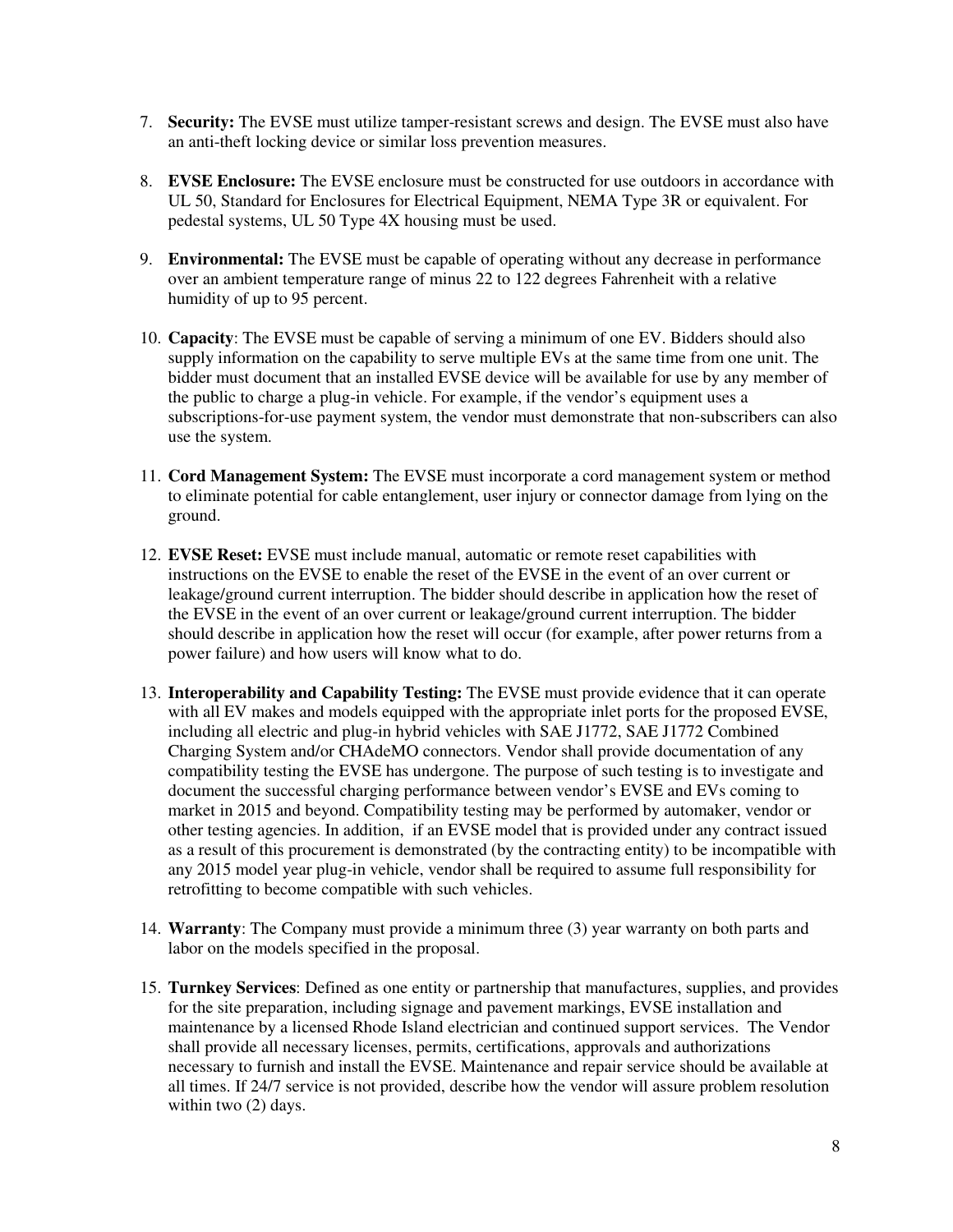### **B. ADDITIONAL DESIRED FEATURES AND SERVICES (NOT REQUIRED):**

- 1. **Networking**: Capabilities of any networking system should be described in clear terms in the narrative section of the application, including the connecting technology (e.g. CDMA, 802.11, wired Ethernet), any ongoing fees, remote diagnostics, compliance with the Open Charge Point Protocol (OCPP), access control for EVSE users, data security systems and any available payment mechanisms.
- 2. **Data collection**: It is highly desirable that the EVSE be able to collect data on hours of use, electricity consumed and number of users that is either available to be securely transmitted or that is able to be collected directly from the EVSE devices. This information must be shared upon request or as contracted with eligible entries.
- 3. **Operator Display**: The EVSE should have a visible means (unit light preferably LED display) of indicating that charging is in progress or if there is a fault or error. Systems capable of accepting a payment for charging should provide information to users on any applicable fees through an onscreen display or other similar capability.
- 4. **Smart Grid Integration**: Bidders are encouraged to include in their bids information and pricing for optional equipment in the EVSE to connect to utility based AMI networks or other systems. The purpose of such smart charging integration is to minimize impacts to the power supply system and/or take advantage of energy price incentives.
- 5. **Renewable Energy Integration**: It is highly desirable to provide the cleanest energy source to power charging stations. Information and costs of solar canopy powered stations or other renewable sources of energy may be submitted.
- 6. **Physical Design in Coastal Environments**: It is desirable that a UL 50 Type 4X housing be used for installations of any type EVSE within 1 mile from the coast of Rhode Island.
- 7. **Testing Equipment**: Bidders are encouraged to provide information on available testing equipment to provide troubleshooting, simulation, and diagnostic capabilities for EVSEs. Such testing equipment could be used on site at homes as well as commercial and public locations to perform a number of EVSE testing and troubleshooting functions including the following:
	- Simulate a vehicle drawing power from EVSE
	- Simulate the J1772 (SAE standard) charging sequence
	- Confirm functionality of a newly installed EVSE
	- Confirm EVSE functionality during inspection
	- Perform diagnostics to determine fault sources (charging dock, vehicle or utility)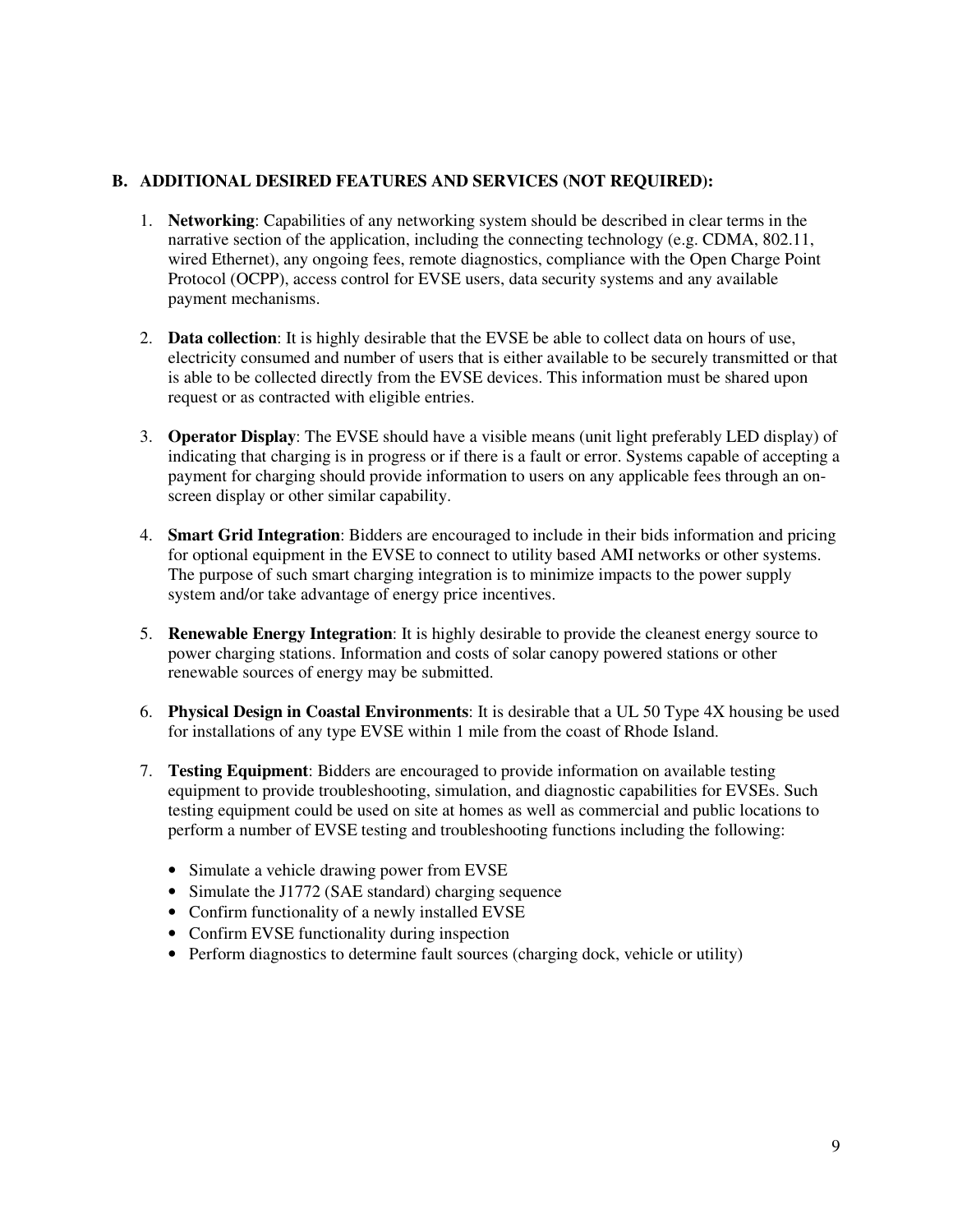### **SECTION 4 - ELIGIBILITY, PERFORMANCE & CONTRACT SPECIFICATIONS**

### **A. ELIGIBLE ENTITIES**

- 1. **Single Entities and Partnerships**: A single entity should be named as the Lead Bidder if multiple entities apply.
- 2. **Experience**: The OER seeks experienced and established companies with proven relevant commercial installation/service track record to bid on the RFP. Technical expertise is required and must be documented in the narrative of the application.
- 3. **Staffing**: The bidder must have management and personnel sufficient in number, availability and qualifications to address issues and provide EVSE service and warranty work as may be needed.
- 4. **References**: Bidder must provide favorable references from clients for projects that demonstrate the ability of the bidder to meet the required features. References from at least three (3) sources must be submitted. Work with public sector entities should be described and references from a public sector entity are preferred.
- 5. **Technical Specifications**: Bidder must demonstrate that it can meet the Equipment Specifications in SECTION 3.

#### **B. PERFORMANCE and CONTRACT REQUIREMENTS**

- 1. **Service Specifications**: After the warranty period, the bidder must describe intended service plan for installed units including process to obtain services and costs.
- 2. **Warranty and Technical Support:** Bidder shall provide manufacturers warranties or guaranties on all EVSE for a minimum period of three years. The warranty must recite that it is enforceable by the Authorized Purchaser. The warranty must commence on the date of acceptance by the Authorized Purchaser.
	- a) Vendor shall provide a warranty that includes repair or replacement of EVSE as necessary to correct any defects or failures. The warranty must include all materials, equipment, tools, labor and incidentals necessary to complete such repairs or replacements.
	- b) Vendor shall acknowledge the Authorized Purchaser's warranty requests within one (1) Business Day from the time the Authorized Purchaser makes initial contact
	- c) Upon request of the Authorized Purchaser, Vendor shall initiate on site repair or replacement services and have the EVSE repaired or replaced within five (5) Business Days from Vendors acknowledgement of request.
- 3. **Documentation of Use:** Upon implementation or on the first delivery of each type of EVSE to an authorized Purchaser, Vendor shall provide a CD-ROM, DVD or USB containing documentation for the EVSE that provides instructions on how to install, operate and maintain the EVSE. The electronic format of the documentation must be Adobe Acrobat PDF or Microsoft Word and shall be written clearly and concisely that is easy for the public to understand. Vendor shall allow Authorized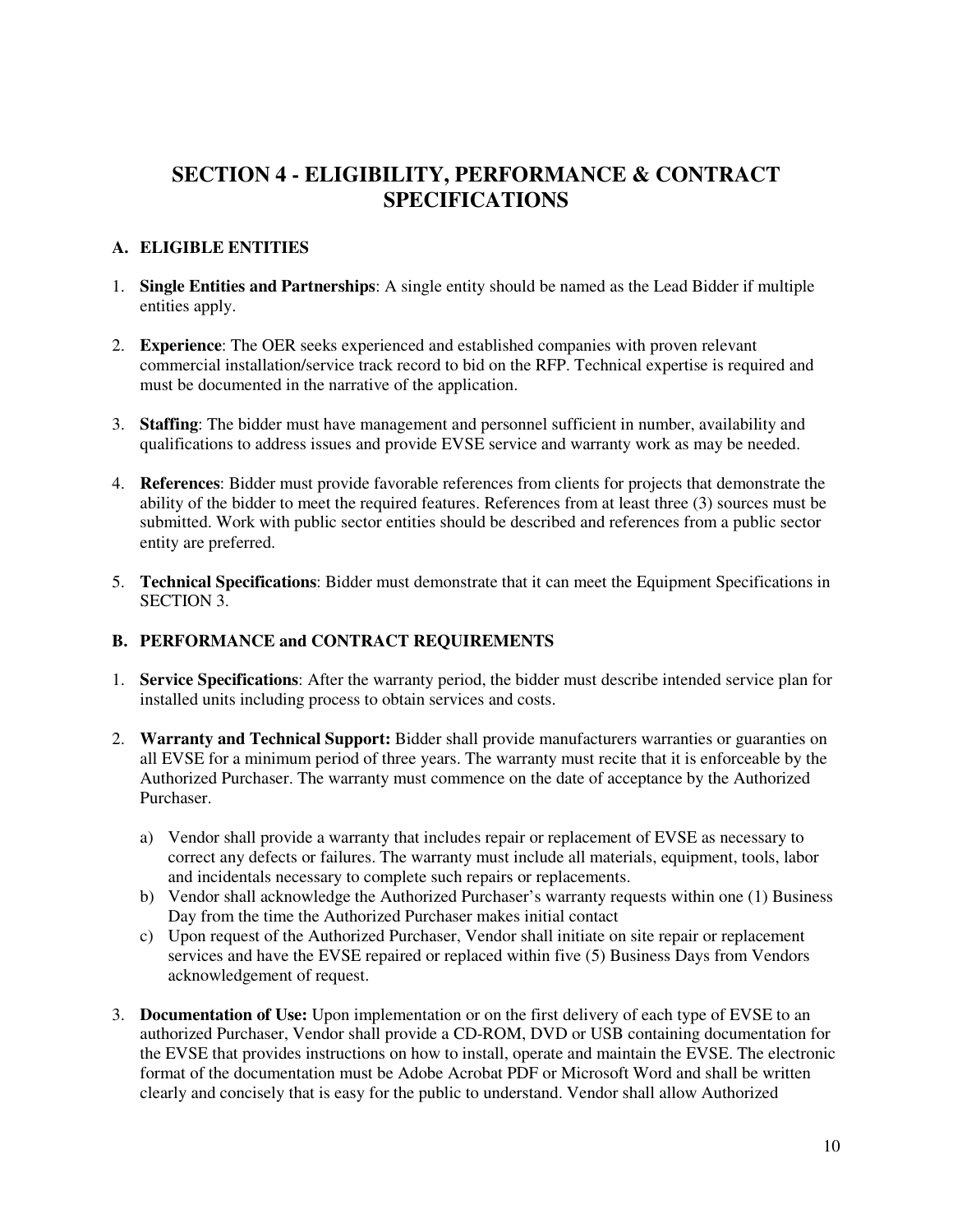Purchasers to post the documentation on their intranet or internet website. Vendor shall notify Authorized Purchasers when documentation updates are published and provide updates free of charge to Authorized Purchasers upon request.

- 4. **Technical Support:** Vendor shall provide customer support service (telephone or e-mail) to address problems faced by Authorized Purchasers during the warranty period that, at a minimum, is available during normal business hours  $(8:00 \text{ AM} - 5:00 \text{ PM}$  Eastern Standard Time) and also beyond the warranty period that allows Authorized Purchasers to request and troubleshoot technical problems with Vendor's technicians.
- 5. **Training of Purchasers and Installation Guidelines:** The Bidder must provide installation guidelines and training as needed to electrical contractors or electricians working for an Authorized Purchaser. Installation must be done by Rhode Island licensed electricians.
- 6. **Financial Requirements:** The OER must be satisfied with the Bidder's financial stability and that sufficient resources exist to address issues after installation. The successful Bidders may be asked to provide annual financial reports or a set of financial statements prepared by an accountant.
- 7. **Delivery Expectations:** There shall be no additional shipping charges to the prices submitted by bidders. EVSE units shall be delivered as soon as possible, as written in a contract and in no case later than sixty (60) days from placement of order.
- 8. **Industry/Regulatory, Codes or Standards Changes:** In the event of the adoption of industry, code or regulatory changes which substantially modify the contract structure in place, the parties will negotiate in good faith an appropriate amendment to this Contract. Such amendment shall be designed to retain the existing relationships between the parties with due consideration of the risks and rewards. If a change occurs which gives rise to the belief in either party the necessity to negotiate an appropriate amendment to the Contract, the party claiming the need to modify the Contract shall notify the other party at first opportunity but in any event, within 20 days of the occurrence of the event. If, after 30 days of notice, the parties are unable to negotiate an amendment mutually agreeable to each other (or a shorter time period if the time between the announcement of the proposed change and the date of implementation is less than 30 days) then this Contract shall terminate on the date that the regulatory change becomes effective. The Vendor will agree that it has specifically assumed the risks and liabilities associated with the terms and conditions of this RFP, except the uncertainties as specified above.
- 9. **Environmentally Preferred Product:** It is desirable that the EVSE be produced or operates in a manner that has lesser or reduced effect on human health and the environment when compared with competing products or services that serve the same purpose. Such products or services may include, but are not limited to, those which contain recycled content, minimize waste, conserve energy, and reduce the amount of toxic materials either disposed of or consumed.

### **C. CONTRACT SPECIFICATIONS**

- 1. The Master Price Agreement will begin upon issuance of a state purchase order for a period of 3 years. The State retains the option of granting a one-time extension of up to twelve (12) months.
- 2. **Project Terms:** If awarded, all vendors will be required to abide by the Division of Purchases Terms and Conditions. In addition, all contracts are subject to successful final contract negotiations consistent with an agreed upon Scope of Services.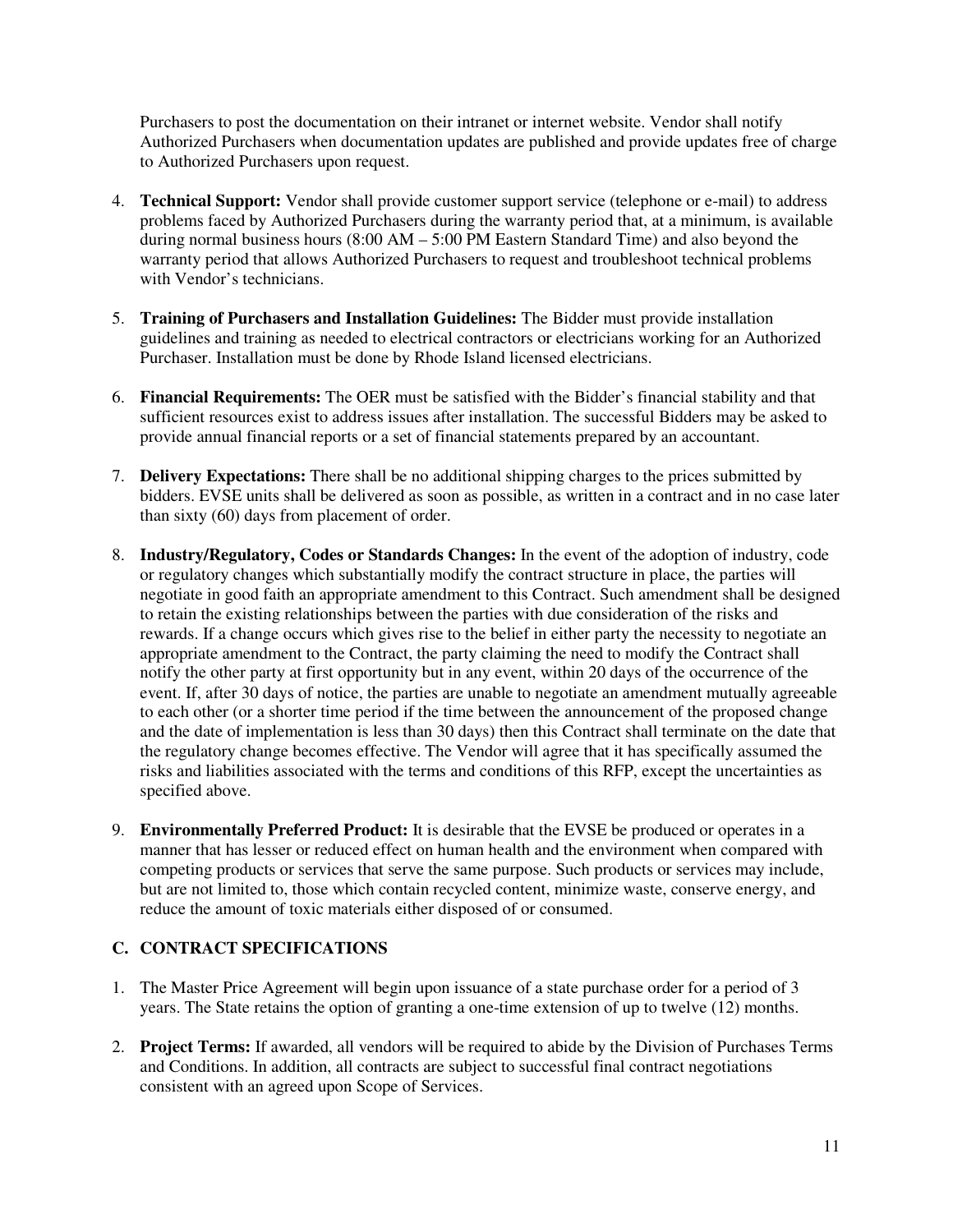- 3. **NO Guaranty of Purchases under this Contract:** The OER makes no guarantees that any products or services will be purchased from any contract resulting from this RFP, or that any particular level of funding will be awarded.
- 4. **Subcontracting:** The Prime Vendor will be held responsible for any and all performance of the sub vendor.
- 5. OER or eligible Entities reserve the right to request addition/change/termination of sub-vendors due to lack of performance. Failure to accommodate such a request may result in contract termination. Subcontracting will not increase the prices offered by the Vendor in response to this RFP.
- 6. **Invoicing:** Contracts under this program will be paid on a reimbursement basis. Only expenses incurred during the period of a contract will be eligible for payment.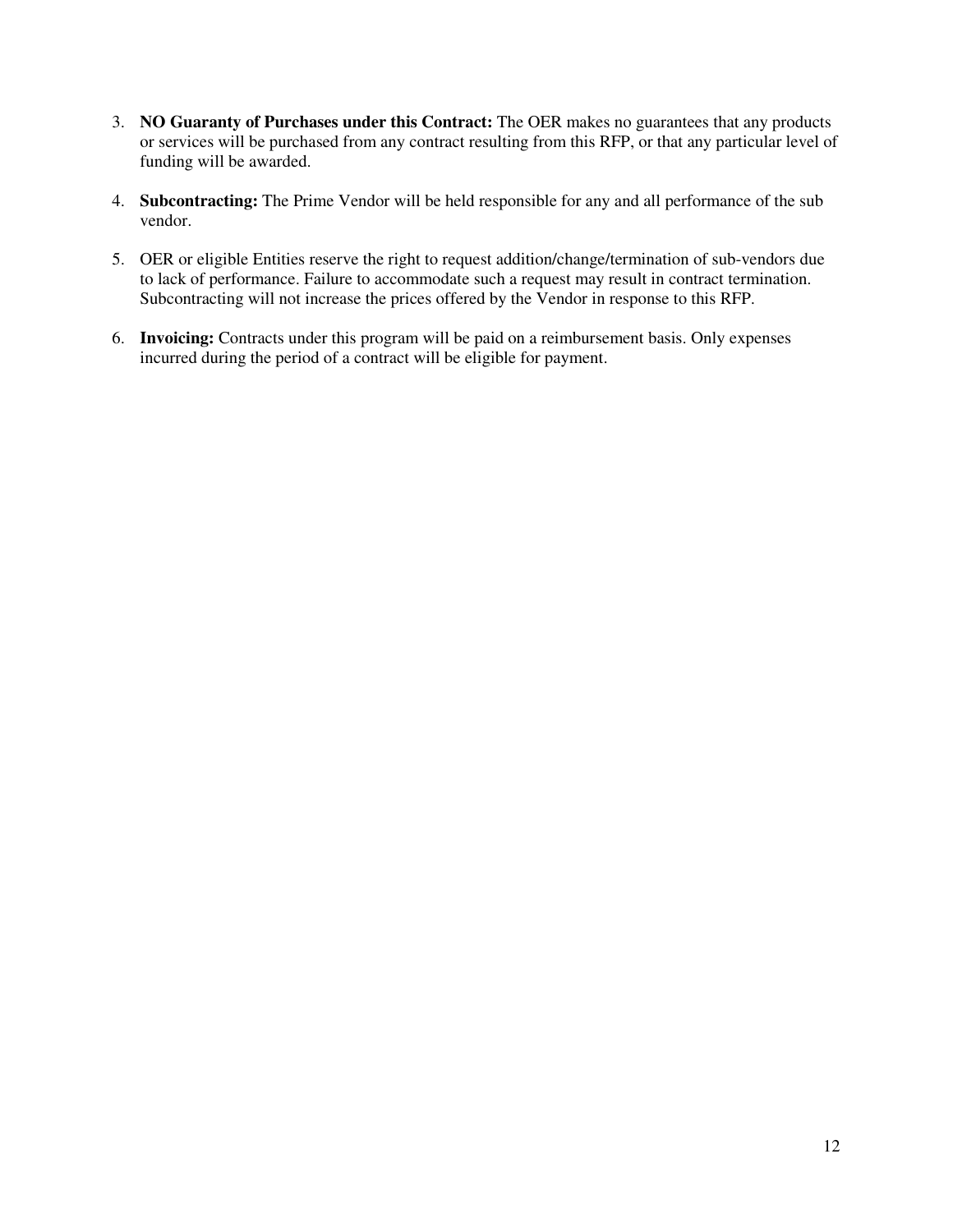### **SECTION 5 - APPLICATION SUBMISSION**

**INSTRUCTIONS:** Submit ONE original signed cover letter and response (clearly marked as original) and three copies to the address below. Include documentation of the applicant's authority to certify and submit bid documents. Responses should be single-spaced and pages double-sided, except for any graphics and spreadsheets. All responses and copies should minimize or eliminate the use of nonrecyclable or non-reusable materials such as plastic report covers, plastic dividers, vinyl sleeves and GBC binding.

1. Complete the attached application form. The narrative section (limited to 15 single-spaced pages) should include the following information: bidder's length of time in business, manufacturing capacity, commercial availability of products and sales volume, quality standards met in part manufacturing in the supply chain and methods of taking customer orders and tracking. Describe any additional incentives you may offer beyond your best pricing in the narrative section of the application. The narrative should highlight any unique features of the company or EVSE that separates them from other EVSE vendors. The bidder must have applicable licensing and insurance requirements to conduct field site assessments and installation by a Rhode Island license electrician with a documented safety and performance history enabling them to respond to contacts and scheduling requests rapidly.

The OER understands installation costs vary with the charging site. Describe the process the bidder intends to use to obtain the services of Rhode Island licensed electricians and the estimated costs of various installation types, such as:

- a. Surface parking area with four (4) level 2 EVSE ports with access to 240V power 75 feet away;
- b. Surface parking area with a DC Fast Charger and two (2) a Level 2 EVSE ports with access to 208V three phase power 75 feet away; and
- c. Structured parking garage at a university with eight (8) Level 1 EVSE ports with access to power 40 feet away.

Include the methodology and approach: assessment of installation site, installation, warranty, maintenance and support services.

Proposals must be sent to:

**RI Dept. of Administration Division of Purchases, 2nd Floor One Capitol Hill Providence, RI 02908-5855**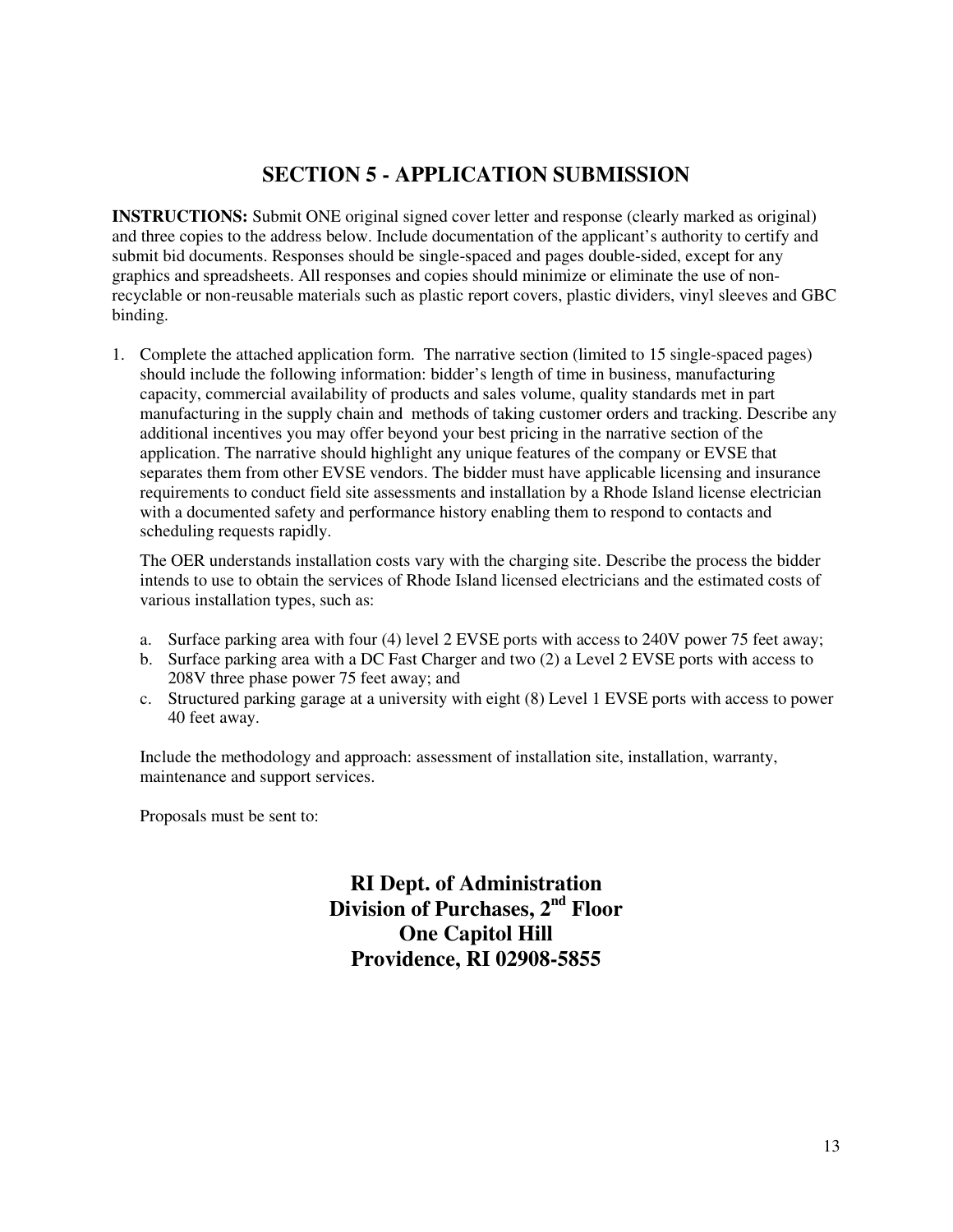# **SECTION 6 – EVALUATION AND SELECTION**

The following components will be the criteria considered by the Technical Review Committee when evaluating each response/bid:

- Company Experience including sub-consultants (i.e. electricians)
- Project Approach
- Financial Stability
- Quality Certifications and evidence of meeting standards and safety codes
- Strength of offering on additional features
- References and Past Performance
- Ability to meet Mandatory features
- Percentage of U.S. manufactured products and components
- Ouality of environmentally preferred product submittal
- Ability to provide pre-install inspection checklist, activities and necessary training
- Length of warranty on product

The order of these factors does not generally denote relative importance. This RFP does not commit the OER to select any firm, award any work, pay any costs in preparing a response or procure or contract for any equipment or services. The OER reserves the right to accept or reject any or all submittals received, and cancel or modify the RFP in part or in its entirety.

Failure to provide any of the materials listed above may result in the disqualification of the respondent. OER reserves the option to:

- Interview some or all respondents for the purpose of clarifying a proposal prior to making a final award;
- Invite some or all respondents to present examples of their work;
- Ask some or all respondents for additional information; and
- Work with some or all respondents to complete an incomplete application.

Proposals will be reviewed by a Technical Review Team. Points will be assigned based on the applicant's proposal.

The State reserves the right, at its sole discretion to determine the number of vendors to be selected to participate on the Master Price Agreement.

If voluntarily selected by a Municipality, vendors selected to participate on the State's Master Price Agreement created as a result of this RFP shall offer their services to Municipalities under the same terms and conditions provided.

Notwithstanding anything above, the Division reserves the right to unilaterally: 1) cancel the solicitation at any time; 2) waive any technicality in order to act in the best interests of the State; and 3) to conduct additional negotiations as necessary.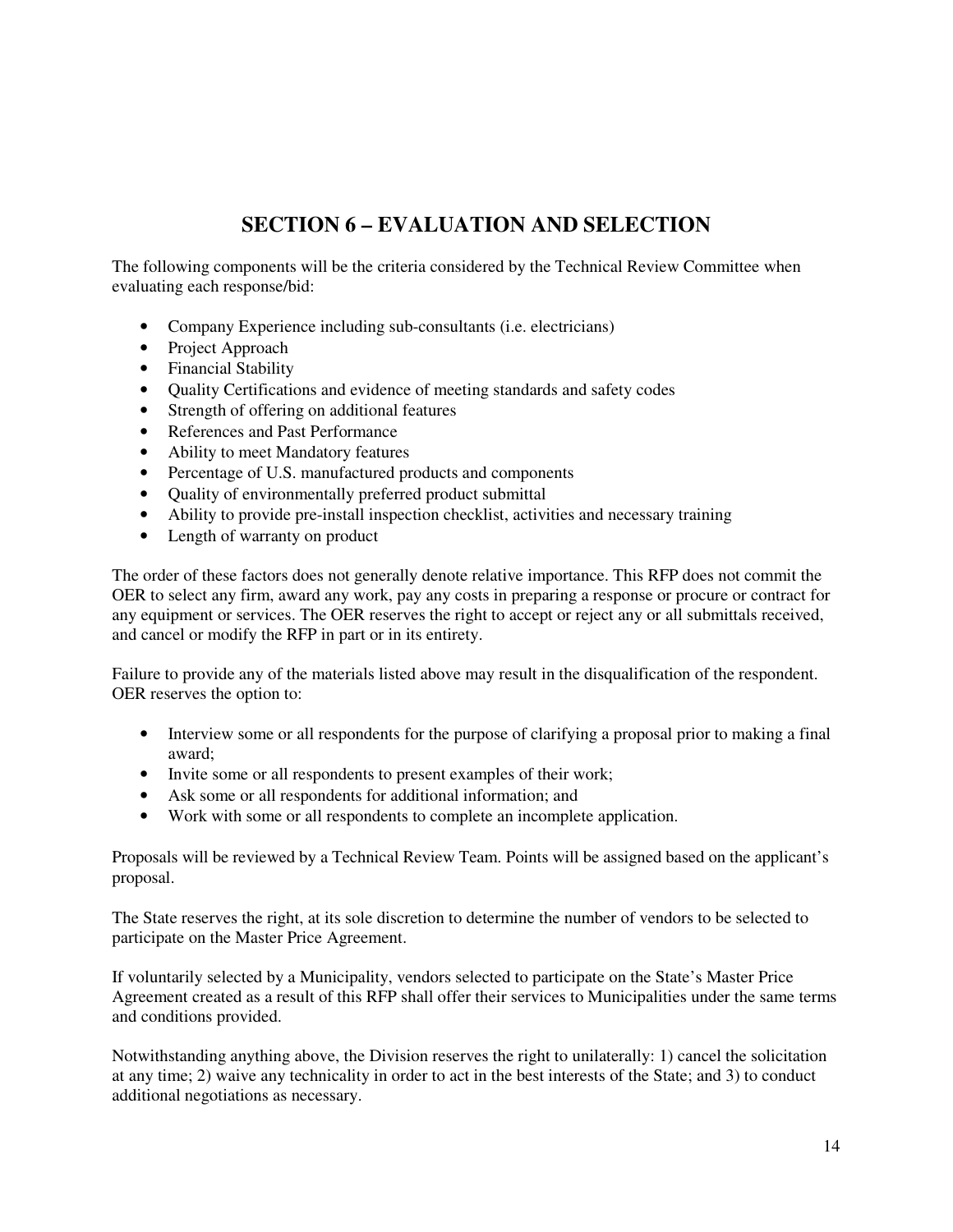Proposals found to be technically or substantially non-responsive, at any point in the evaluation process, will be rejected and not be considered further. The State, at its sole option, may elect to require presentation(s) by bidders in consideration for the award. An award will not be made to a contractor who is neither qualified nor equipped to undertake and complete the required work within the specified time.

The Division of Purchases reserves the exclusive right to select the individual(s) or firm (vendor) that it deems to be in its best interest to accomplish the projects as specified herein; and conversely, reserves the right not to select any proposal(s).

Proposals will be reviewed and scored based upon the categories provided in Section 4 above using the following criteria:

| <b>Technical Criteria</b>                                                                                                                                                 | <b>Points</b> |
|---------------------------------------------------------------------------------------------------------------------------------------------------------------------------|---------------|
| <b>Contractor Understanding of Work to be Performed-Proposed</b><br>approach to provide the required services                                                             | 30            |
| Prior Experience and Expertise – Providing turnkey operations and<br>services as described in this RFP                                                                    | 40            |
| Organizational Capacity -History, goals and key achievements of<br>organization related to purpose and priorities of this solicitation, and<br>ability to manage projects | 30            |
|                                                                                                                                                                           |               |

Offerors must receive a minimum of seventy-five (75) points, out of a possible 100, to gain status as an approved service provider of the proposed MPA. Placement on the Master Price Agreement approved service provider list is no guarantee of income. All Entities reserve the right to negotiate pricing.

The review team will present written findings, including the results of all evaluations, to the State Purchasing Agent or designee, who will make the final selection for this solicitation. When a final decision has been made, a notice will be posted on the Rhode Island Division of Purchases web site.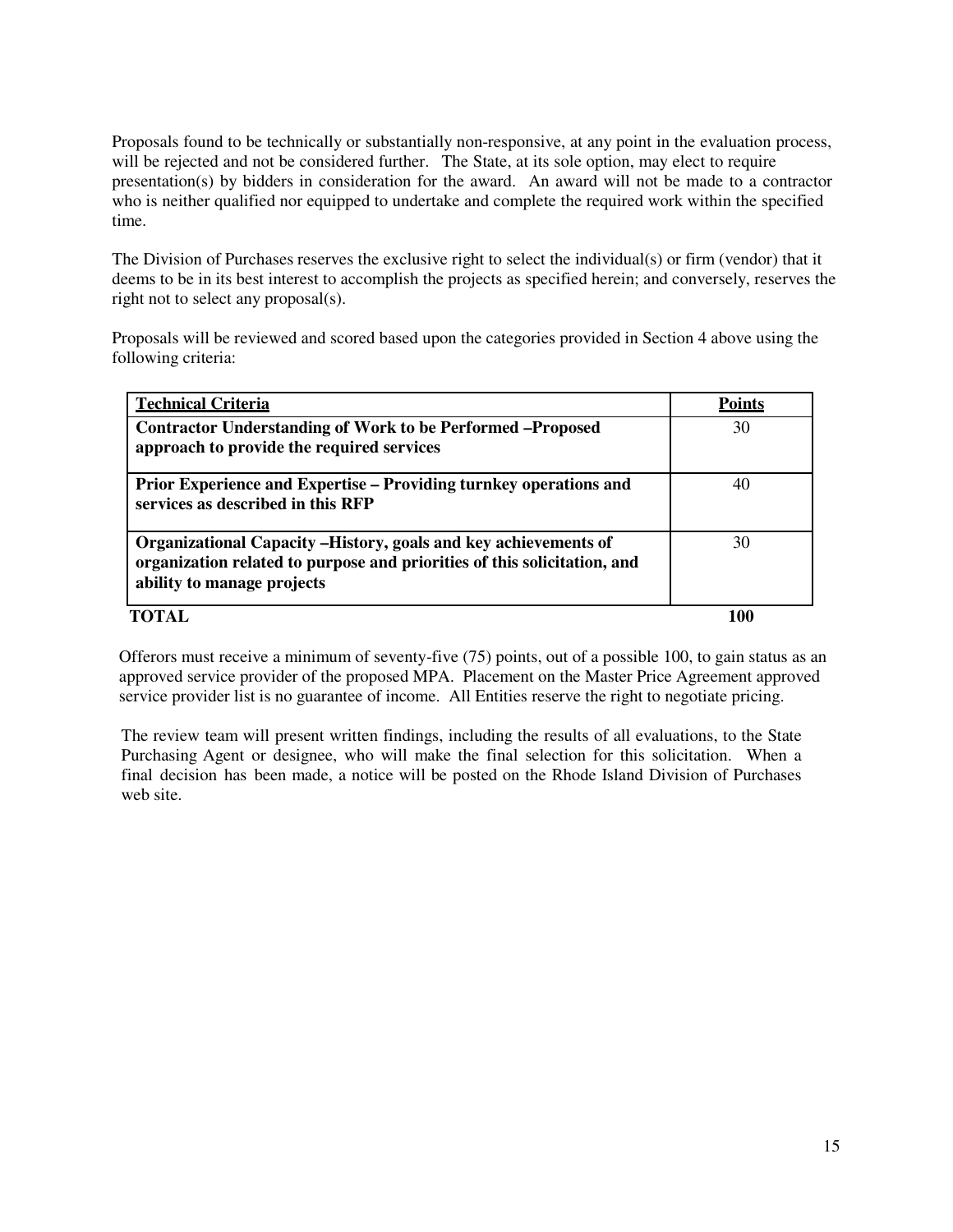

### **APPLICATION FORM FOR RFP # XXXX**

#### **1. Bidder General Information**

Provide your company name, address, phone number, and company website address.

### **2. Office Location**

Provide the address of the office from which this contract will be managed. In addition, list any New England locations.

Office Location:

New England Location(s): \_\_\_\_\_\_\_\_\_\_\_\_\_\_\_\_\_\_\_\_\_\_\_\_\_\_\_\_\_\_\_\_\_\_\_\_\_\_\_\_\_\_\_\_\_\_\_\_\_\_\_\_\_\_\_\_\_\_\_\_\_\_

### **3. Designated Contract Manager**

Provide a brief description of the experience of the Designated Contract Manager who will be responsible for the overall management, reporting and ensuring adherence to the performance measures of this contract during normal business hours. This must include the name, address, phone number, and E-mail address of the Designated Contract Manager.

| Brief Description of Contract Manger Experience: ________________________________ |
|-----------------------------------------------------------------------------------|
|                                                                                   |

\_\_\_\_\_\_\_\_\_\_\_\_\_\_\_\_\_\_\_\_\_\_\_\_\_\_\_\_\_\_\_\_\_\_\_\_\_\_\_\_\_\_\_\_\_\_\_\_\_\_\_\_\_\_\_\_\_\_\_\_\_\_\_\_\_\_\_\_\_\_\_\_\_\_\_\_\_\_\_\_\_\_\_\_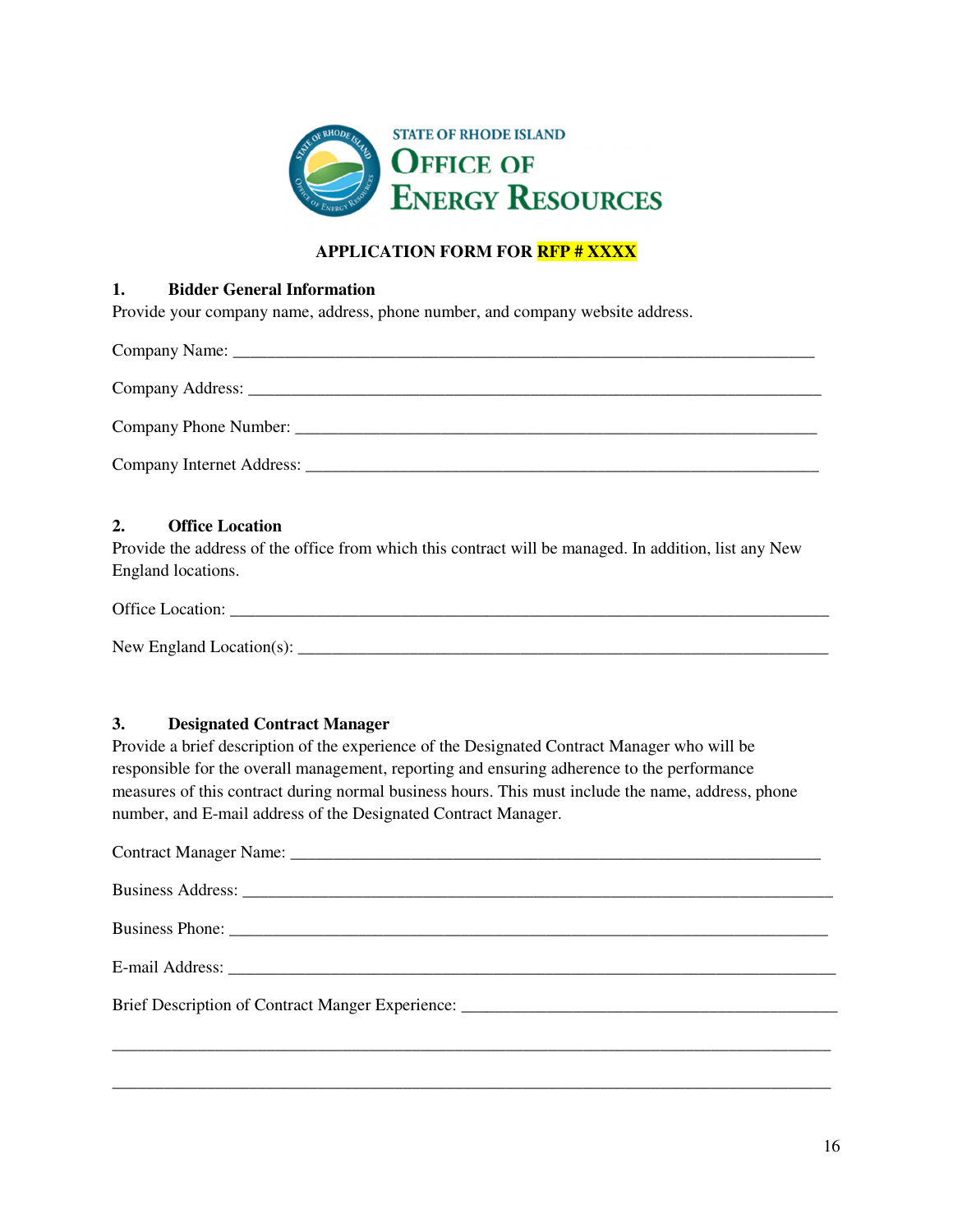#### **4. Service Information**

Provide the phone number for service dispatch and the name of key dispatch individual.

Name of Key Dispatch Individual: \_\_\_\_\_\_\_\_\_\_\_\_\_\_\_\_\_\_\_\_\_\_\_\_\_\_\_\_\_\_\_\_\_\_\_\_\_\_\_\_\_\_\_\_\_\_\_\_\_\_\_\_

\_\_\_\_\_\_\_\_\_\_\_\_\_\_\_\_\_\_\_\_\_\_\_\_\_\_\_\_\_\_\_\_\_\_\_\_\_\_\_\_\_\_\_\_\_\_\_\_\_\_\_\_\_\_\_\_\_\_\_\_\_\_\_\_\_\_\_\_\_\_\_\_\_\_\_\_\_\_\_\_\_\_\_\_

\_\_\_\_\_\_\_\_\_\_\_\_\_\_\_\_\_\_\_\_\_\_\_\_\_\_\_\_\_\_\_\_\_\_\_\_\_\_\_\_\_\_\_\_\_\_\_\_\_\_\_\_\_\_\_\_\_\_\_\_\_\_\_\_\_\_\_\_\_\_\_\_\_\_\_\_\_\_\_\_\_\_\_\_

Dispatch Phone Number: \_\_\_\_\_\_\_\_\_\_\_\_\_\_\_\_\_\_\_\_\_\_\_\_\_\_\_\_\_\_\_\_\_\_\_\_\_\_\_\_\_\_\_\_\_\_\_\_\_\_\_\_\_\_\_\_\_\_\_

### **5. After Hours Contact Information**

Provide the name and phone number for after-hours and weekend contact.

After Hours Contact Name:

After Hours/Week End Phone Number: \_\_\_\_\_\_\_\_\_\_\_\_\_\_\_\_\_\_\_\_\_\_\_\_\_\_\_\_\_\_\_\_\_\_\_\_\_\_\_\_\_\_\_\_\_\_\_\_\_

### **6. Turnkey Service Contact Information**

Provide the name and phone number to call for any turnkey service or a separate name for each type of service.

\_\_\_\_\_\_\_\_\_\_\_\_\_\_\_\_\_\_\_\_\_\_\_\_\_\_\_\_\_\_\_\_\_\_\_\_\_\_\_\_\_\_\_\_\_\_\_\_\_\_\_\_\_\_\_\_\_\_\_\_\_\_\_\_\_\_\_\_\_\_\_\_\_\_\_\_\_\_\_\_\_

\_\_\_\_\_\_\_\_\_\_\_\_\_\_\_\_\_\_\_\_\_\_\_\_\_\_\_\_\_\_\_\_\_\_\_\_\_\_\_\_\_\_\_\_\_\_\_\_\_\_\_\_\_\_\_\_\_\_\_\_\_\_\_\_\_\_\_\_\_\_\_\_\_\_\_\_\_\_\_\_\_

\_\_\_\_\_\_\_\_\_\_\_\_\_\_\_\_\_\_\_\_\_\_\_\_\_\_\_\_\_\_\_\_\_\_\_\_\_\_\_\_\_\_\_\_\_\_\_\_\_\_\_\_\_\_\_\_\_\_\_\_\_\_\_\_\_\_\_\_\_\_\_\_\_\_\_\_\_\_\_\_\_

\_\_\_\_\_\_\_\_\_\_\_\_\_\_\_\_\_\_\_\_\_\_\_\_\_\_\_\_\_\_\_\_\_\_\_\_\_\_\_\_\_\_\_\_\_\_\_\_\_\_\_\_\_\_\_\_\_\_\_\_\_\_\_\_\_\_\_\_\_\_\_\_\_\_\_\_\_\_\_\_\_

Name:

Phone Number: \_\_\_\_\_\_\_\_\_\_\_\_\_\_\_\_\_\_\_\_\_\_\_\_\_\_\_\_\_\_\_\_\_\_\_\_\_\_\_\_\_\_\_\_\_\_\_\_\_\_\_\_\_\_\_\_\_\_\_\_\_\_\_\_\_\_\_\_

### **7. Financial Information**

Provide a description of the bidder's financial strength and reliability.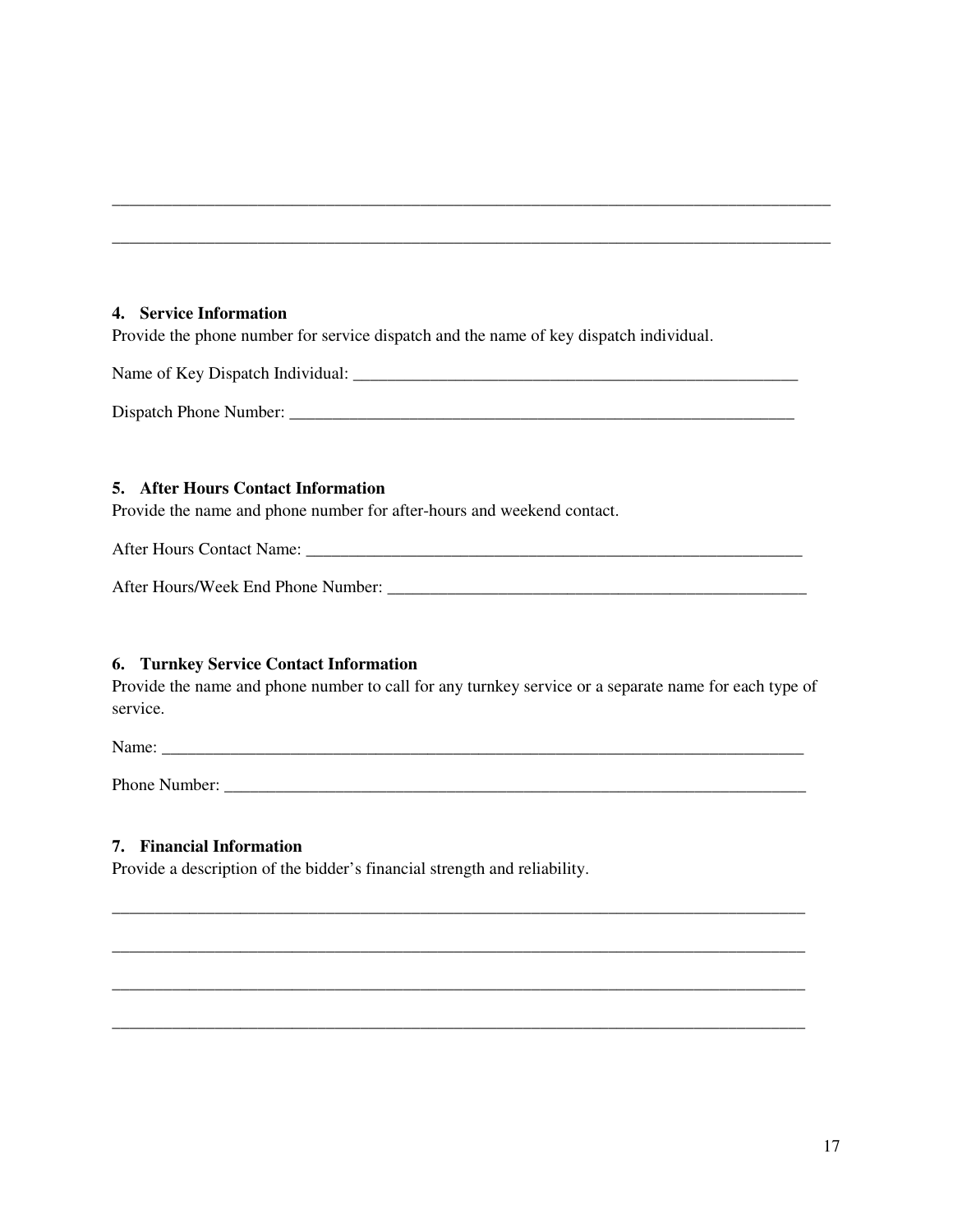### **8. Adverse Conditions**

- Litigation, Penalties and Bankruptcy: The bidder shall submit a description of any and all investigations, indictments or pending litigation by any federal, state or local jurisdiction relating to the bidder, any officer, director, partner or member thereof, any affiliate or any related company. A list of all criminal convictions within the last five years relating to the bidder, any officer, director, partner or member thereof, any affiliate or any related entity. A list of all civil penalties, consent decrees and other sanctions within the last five years, as a result of any violation of any law, rule, regulation or ordinance in connection with its business activities relating to the bidder, any officer, director, partner or member thereof, any affiliate or any related entity. A list of all actions occurring within the last five years which have resulted in the barring from public bidding relating to the bidder, an officer, director, partner or member thereof, any affiliate or any related entity.
- Defaults: The bidder shall provide a description, in detail, of any situation in which the bidder's firm (either alone or as part of a joint venture), or a subsidiary of the bidders firm, defaulted or was deemed to be in noncompliance of any contractual obligations to deliver EVSE equipment or other ancillary customer service, explaining the situation, its outcome and all other relevant facts associated with the event described. Please also provide the name, title and telephone number of the principal manager of the contract user who asserted the event of default or noncompliance.
- Other adverse Situations: The bidder shall provide a description of any present facts known to the bidder that might reasonably be expected to affect adversely either its ability to perform any delivery or services of EVSEs or the viability of any affiliated entity that might reasonably be expected to supply financial support.

\_\_\_\_\_\_\_\_\_\_\_\_\_\_\_\_\_\_\_\_\_\_\_\_\_\_\_\_\_\_\_\_\_\_\_\_\_\_\_\_\_\_\_\_\_\_\_\_\_\_\_\_\_\_\_\_\_\_\_\_\_\_\_\_\_\_\_\_\_\_\_\_\_\_\_\_\_\_\_\_\_ \_\_\_\_\_\_\_\_\_\_\_\_\_\_\_\_\_\_\_\_\_\_\_\_\_\_\_\_\_\_\_\_\_\_\_\_\_\_\_\_\_\_\_\_\_\_\_\_\_\_\_\_\_\_\_\_\_\_\_\_\_\_\_\_\_\_\_\_\_\_\_\_\_\_\_\_\_\_\_\_\_ \_\_\_\_\_\_\_\_\_\_\_\_\_\_\_\_\_\_\_\_\_\_\_\_\_\_\_\_\_\_\_\_\_\_\_\_\_\_\_\_\_\_\_\_\_\_\_\_\_\_\_\_\_\_\_\_\_\_\_\_\_\_\_\_\_\_\_\_\_\_\_\_\_\_\_\_\_\_

\_\_\_\_\_\_\_\_\_\_\_\_\_\_\_\_\_\_\_\_\_\_\_\_\_\_\_\_\_\_\_\_\_\_\_\_\_\_\_\_\_\_\_\_\_\_\_\_\_\_\_\_\_\_\_\_\_\_\_\_\_\_\_\_\_\_\_\_\_\_\_\_\_\_\_\_\_\_\_\_\_ \_\_\_\_\_\_\_\_\_\_\_\_\_\_\_\_\_\_\_\_\_\_\_\_\_\_\_\_\_\_\_\_\_\_\_\_\_\_\_\_\_\_\_\_\_\_\_\_\_\_\_\_\_\_\_\_\_\_\_\_\_\_\_\_\_\_\_\_\_\_\_\_\_\_\_\_\_\_\_\_\_ \_\_\_\_\_\_\_\_\_\_\_\_\_\_\_\_\_\_\_\_\_\_\_\_\_\_\_\_\_\_\_\_\_\_\_\_\_\_\_\_\_\_\_\_\_\_\_\_\_\_\_\_\_\_\_\_\_\_\_\_\_\_\_\_\_\_\_\_\_\_\_\_\_\_\_\_\_\_\_\_\_

\_\_\_\_\_\_\_\_\_\_\_\_\_\_\_\_\_\_\_\_\_\_\_\_\_\_\_\_\_\_\_\_\_\_\_\_\_\_\_\_\_\_\_\_\_\_\_\_\_\_\_\_\_\_\_\_\_\_\_\_\_\_\_\_\_\_\_\_\_\_\_\_\_\_\_\_\_\_\_\_\_ \_\_\_\_\_\_\_\_\_\_\_\_\_\_\_\_\_\_\_\_\_\_\_\_\_\_\_\_\_\_\_\_\_\_\_\_\_\_\_\_\_\_\_\_\_\_\_\_\_\_\_\_\_\_\_\_\_\_\_\_\_\_\_\_\_\_\_\_\_\_\_\_\_\_\_\_\_\_\_\_\_ \_\_\_\_\_\_\_\_\_\_\_\_\_\_\_\_\_\_\_\_\_\_\_\_\_\_\_\_\_\_\_\_\_\_\_\_\_\_\_\_\_\_\_\_\_\_\_\_\_\_\_\_\_\_\_\_\_\_\_\_\_\_\_\_\_\_\_\_\_\_\_\_\_\_\_\_\_\_\_\_\_

Describe any Litigation:

Describe any Defaults:

Describe any other Adverse Conditions: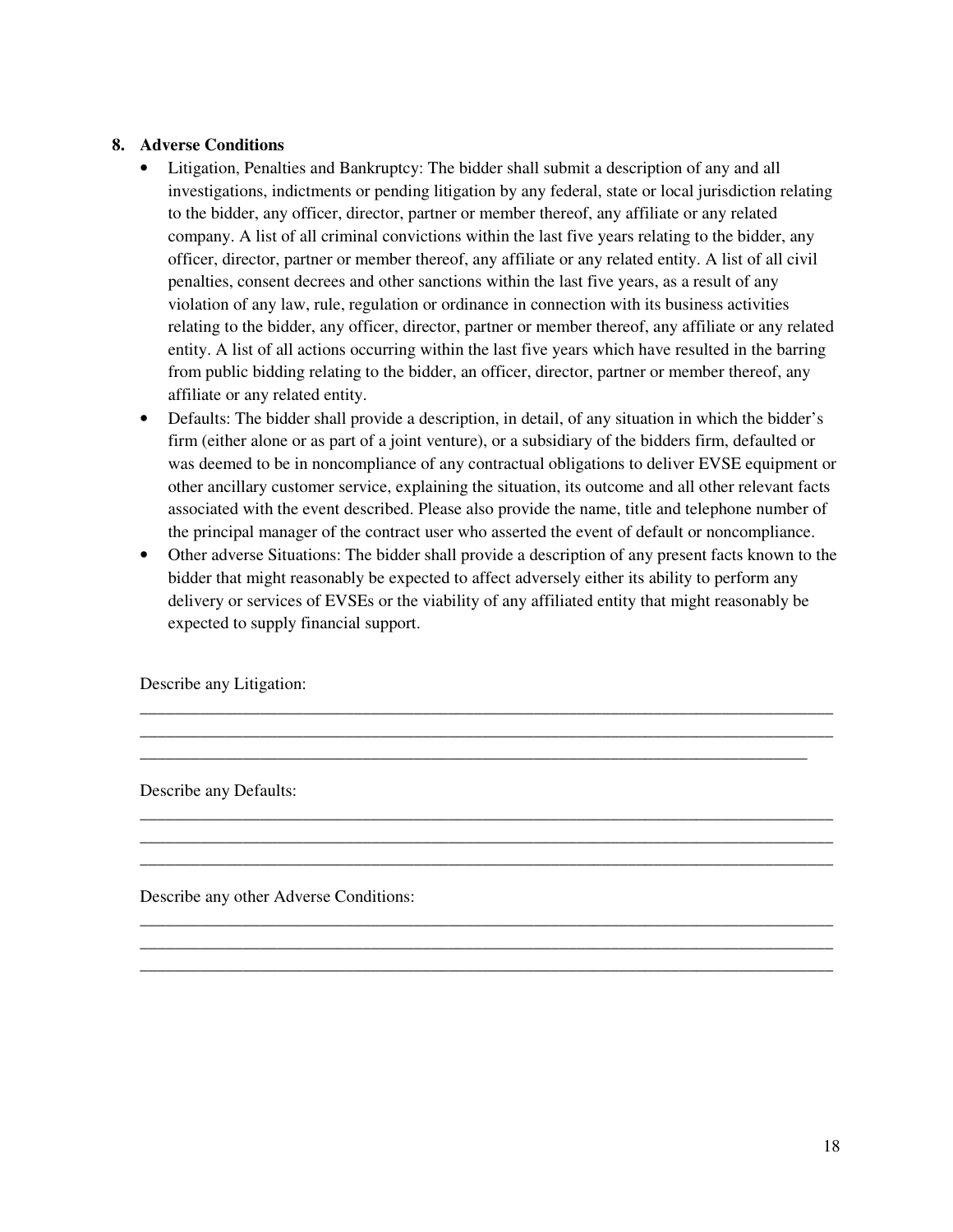### 9. Installation Process

The OER understands that installation costs vary with charging sites. Describe the process the bidder intends to use to obtain the services of Rhode Island licensed electricians for the various installations.

Description of installation process and associated timelines:

#### **10. Turnkey Services**

Describe services offered for each type of EVSE (wall, ceiling mount and pedestal) where offered. State whether vendor offers a discount for multiple units or basis for other discounts.

Include methodology and approach: assessment of installation site, installation, warranty, and maintenance and support services. The bidder must have applicable licensing and insurance requirements to conduct field assessments and installation services by a Rhode Island licensed electrician with a documented safety and performance history enabling them to respond to contacts and scheduling requests rapidly.

Description: